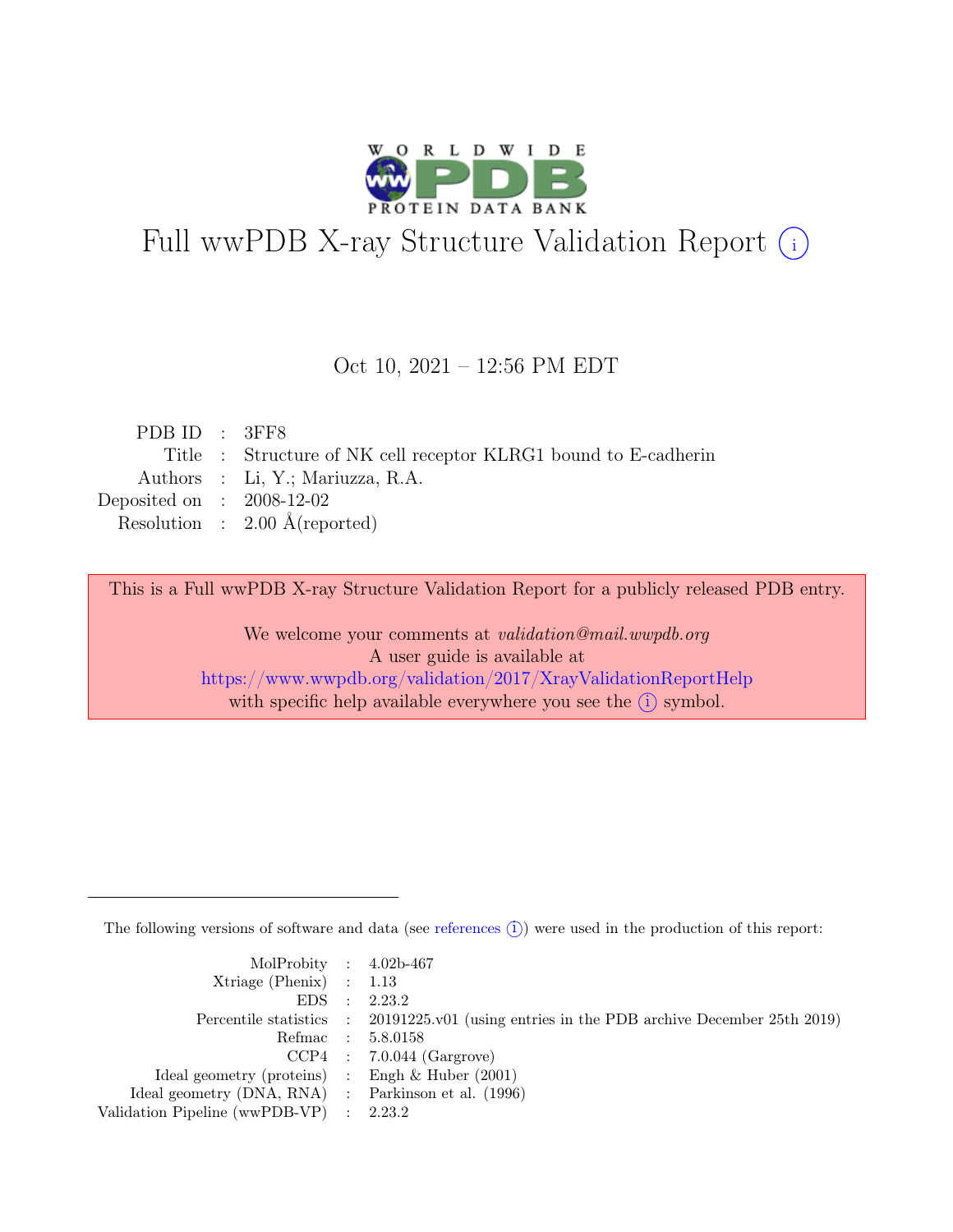# 1 Overall quality at a glance  $(i)$

The following experimental techniques were used to determine the structure: X-RAY DIFFRACTION

The reported resolution of this entry is 2.00 Å.

Percentile scores (ranging between 0-100) for global validation metrics of the entry are shown in the following graphic. The table shows the number of entries on which the scores are based.



| Metric                | Whole archive<br>$(\#Entries)$ | Similar resolution<br>$(\# \text{Entries}, \text{ resolution range}(\AA))$ |
|-----------------------|--------------------------------|----------------------------------------------------------------------------|
| Clashscore            | 141614                         | $9178(2.00-2.00)$                                                          |
| Ramachandran outliers | 138981                         | $9054(2.00-2.00)$                                                          |
| Sidechain outliers    | 138945                         | $9053(2.00-2.00)$                                                          |
| RSRZ outliers         | 127900                         | 7900 (2.00-2.00)                                                           |

The table below summarises the geometric issues observed across the polymeric chains and their fit to the electron density. The red, orange, yellow and green segments of the lower bar indicate the fraction of residues that contain outliers for  $>=$  3, 2, 1 and 0 types of geometric quality criteria respectively. A grey segment represents the fraction of residues that are not modelled. The numeric value for each fraction is indicated below the corresponding segment, with a dot representing fractions <=5% The upper red bar (where present) indicates the fraction of residues that have poor fit to the electron density. The numeric value is given above the bar.

| Mol      | Chain $\vert$ | $\mid$ Length | Quality of chain |                        |
|----------|---------------|---------------|------------------|------------------------|
|          | А             | 101           | 2%<br>89%        | 11%                    |
|          | В             | 101           | 4%<br>86%        | 11%<br>$\cdot$ $\cdot$ |
| $\Omega$ | $\cap$        | 114           | 2%<br>77%        | 17%                    |
| $\Omega$ |               | 114           | 4%<br>73%        | 19%<br>7%              |

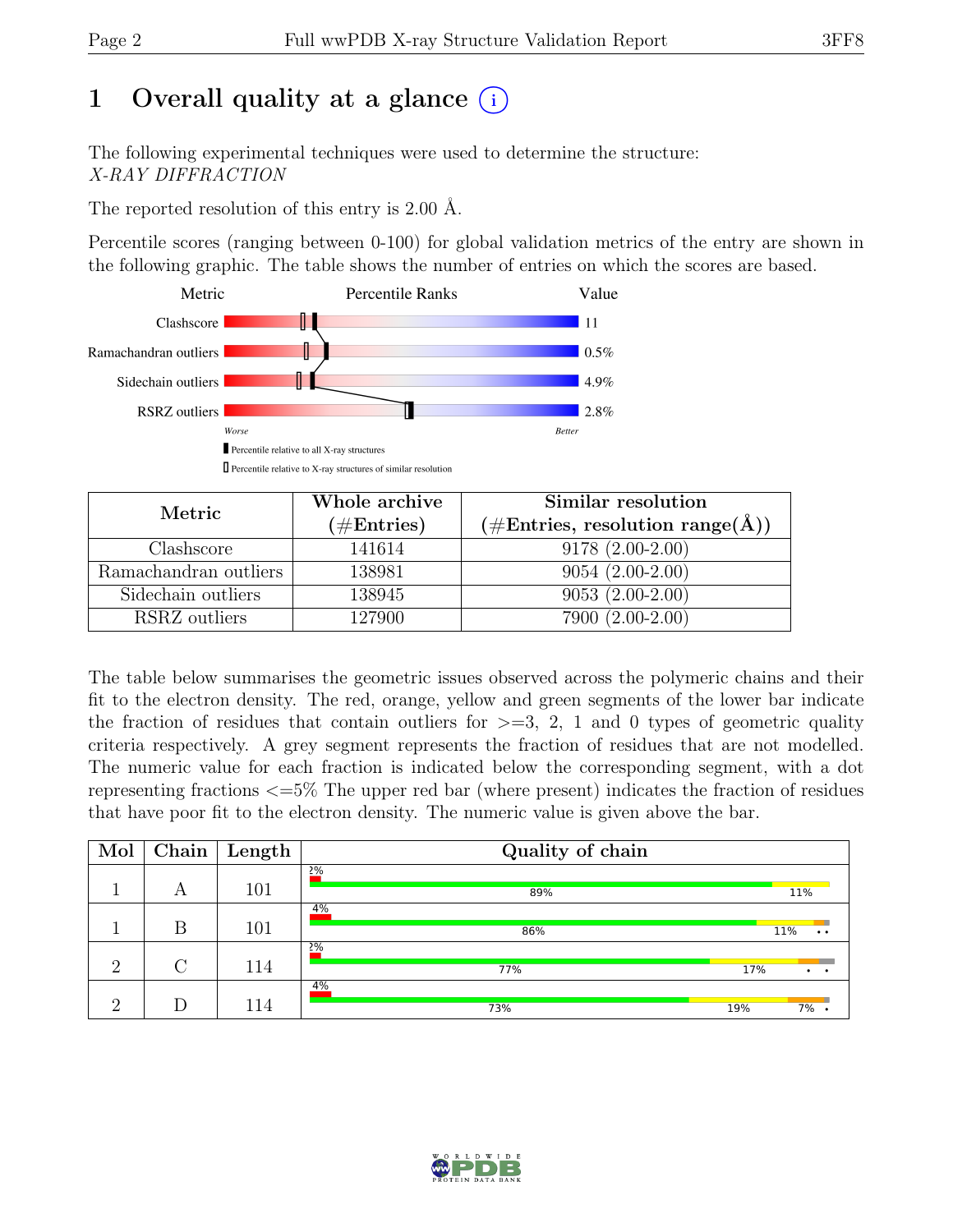## 2 Entry composition  $(i)$

There are 4 unique types of molecules in this entry. The entry contains 3635 atoms, of which 0 are hydrogens and 0 are deuteriums.

In the tables below, the ZeroOcc column contains the number of atoms modelled with zero occupancy, the AltConf column contains the number of residues with at least one atom in alternate conformation and the Trace column contains the number of residues modelled with at most 2 atoms.

• Molecule 1 is a protein called Epithelial cadherin.

| Mol |  | Chain Residues | $\rm{Atoms}$      |  |  |               | ZeroOcc   AltConf   Trace |  |  |  |
|-----|--|----------------|-------------------|--|--|---------------|---------------------------|--|--|--|
|     |  | 101            | Total C           |  |  |               |                           |  |  |  |
|     |  |                | 792 507 128 155 2 |  |  |               |                           |  |  |  |
|     |  | 100            | Total C N         |  |  |               |                           |  |  |  |
|     |  |                | 783               |  |  | 503 127 151 2 |                           |  |  |  |

There are 4 discrepancies between the modelled and reference sequences:

| Chain | Residue   Modelled | Actual     | Comment             | Reference         |
|-------|--------------------|------------|---------------------|-------------------|
|       | MET                |            | expression tag      | <b>UNP P12830</b> |
|       | LEU                | <b>CYS</b> | engineered mutation | <b>UNP P12830</b> |
|       | <b>MET</b>         |            | expression tag      | <b>UNP P12830</b> |
|       | LEH                | CYS        | engineered mutation | $\mid$ UNP P12830 |

• Molecule 2 is a protein called Killer cell lectin-like receptor subfamily G member 1.

| Mol | Chain   Residues | Atoms          |                |    |         | $ZeroOcc \mid AltConf \mid Trace$ |  |  |
|-----|------------------|----------------|----------------|----|---------|-----------------------------------|--|--|
|     | 111              | Total<br>898   | C N<br>576 159 |    | $-156$  |                                   |  |  |
|     | 113              | Total C<br>910 | 584            | -N | 161 158 |                                   |  |  |

• Molecule 3 is CALCIUM ION (three-letter code: CA) (formula: Ca).

|  | Mol   Chain   Residues | Atoms    | ZeroOcc   AltConf |
|--|------------------------|----------|-------------------|
|  |                        | Total Ca |                   |
|  |                        | Total Ca |                   |

• Molecule 4 is water.

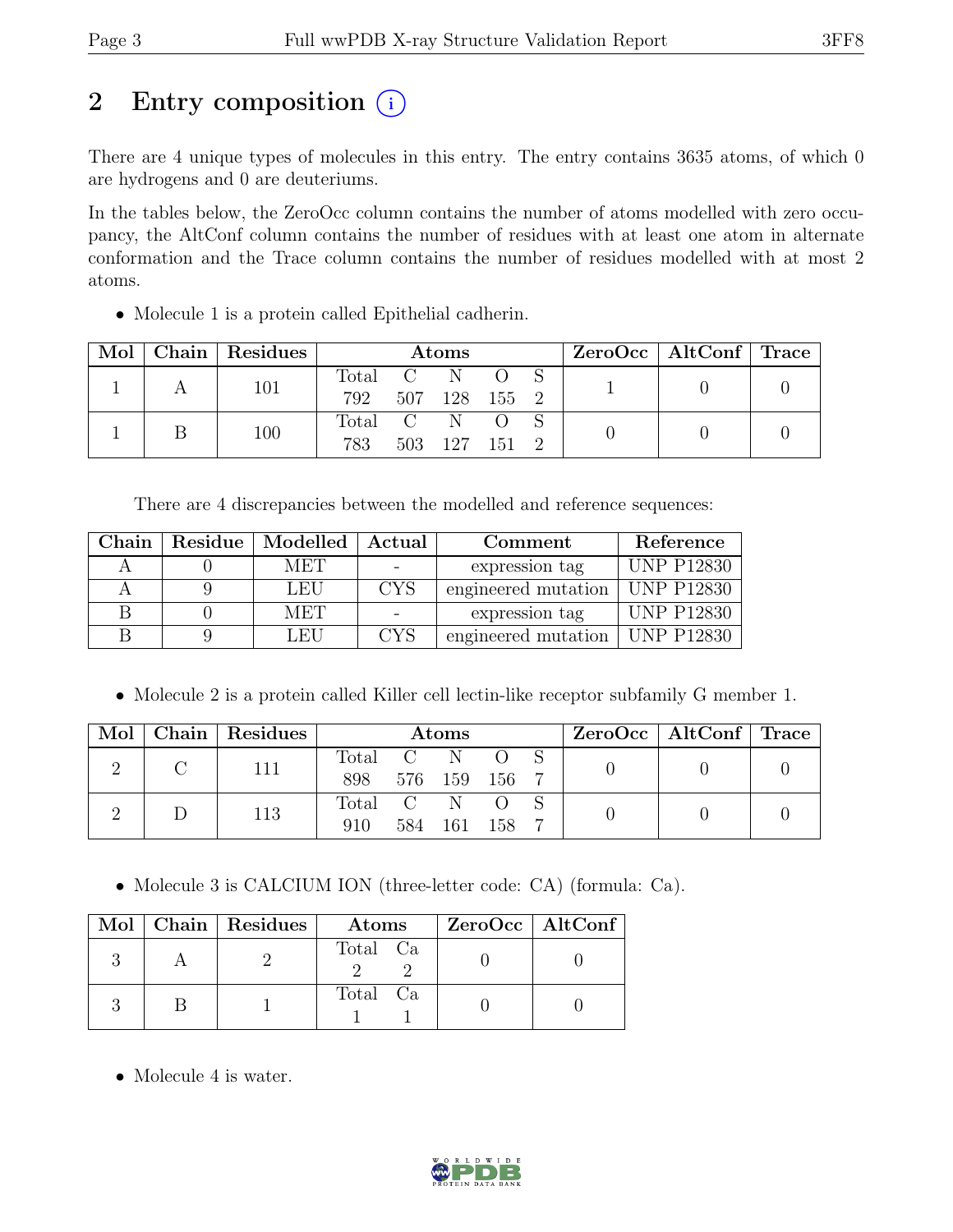| Mol |   | Chain   Residues | Atoms                                 | $ZeroOcc$   AltConf |
|-----|---|------------------|---------------------------------------|---------------------|
|     |   | 79               | Total<br>$\circ$<br>79<br>79          |                     |
|     | B | 44               | Total<br>$\left( \right)$<br>44<br>44 |                     |
|     |   | 66               | Total<br>$\left( \right)$<br>66<br>66 |                     |
|     |   | 60               | Total<br>$\left( \right)$<br>60<br>60 |                     |

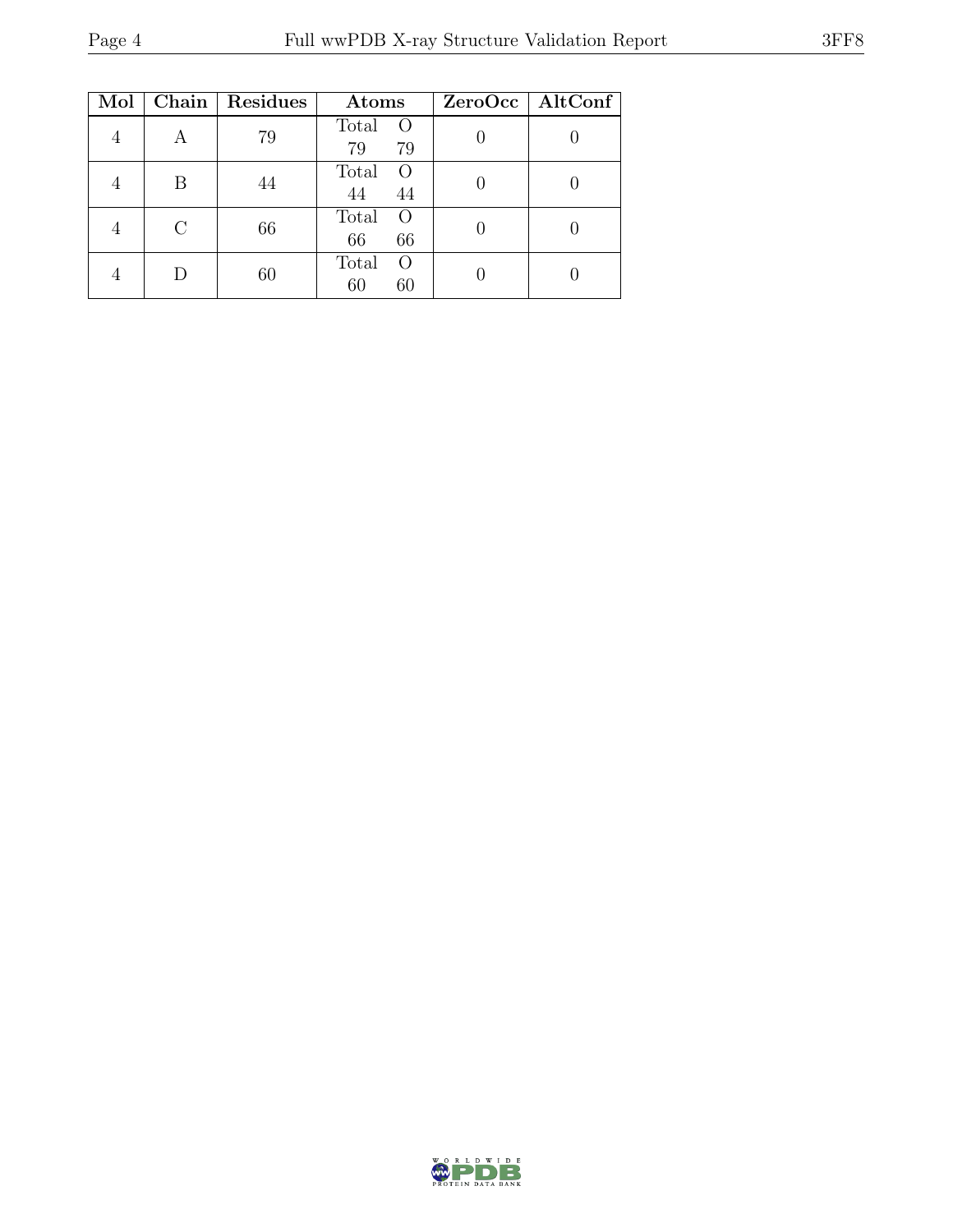## 3 Residue-property plots (i)

These plots are drawn for all protein, RNA, DNA and oligosaccharide chains in the entry. The first graphic for a chain summarises the proportions of the various outlier classes displayed in the second graphic. The second graphic shows the sequence view annotated by issues in geometry and electron density. Residues are color-coded according to the number of geometric quality criteria for which they contain at least one outlier:  $green = 0$ , yellow  $= 1$ , orange  $= 2$  and red  $= 3$  or more. A red dot above a residue indicates a poor fit to the electron density (RSRZ > 2). Stretches of 2 or more consecutive residues without any outlier are shown as a green connector. Residues present in the sample, but not in the model, are shown in grey.



• Molecule 1: Epithelial cadherin

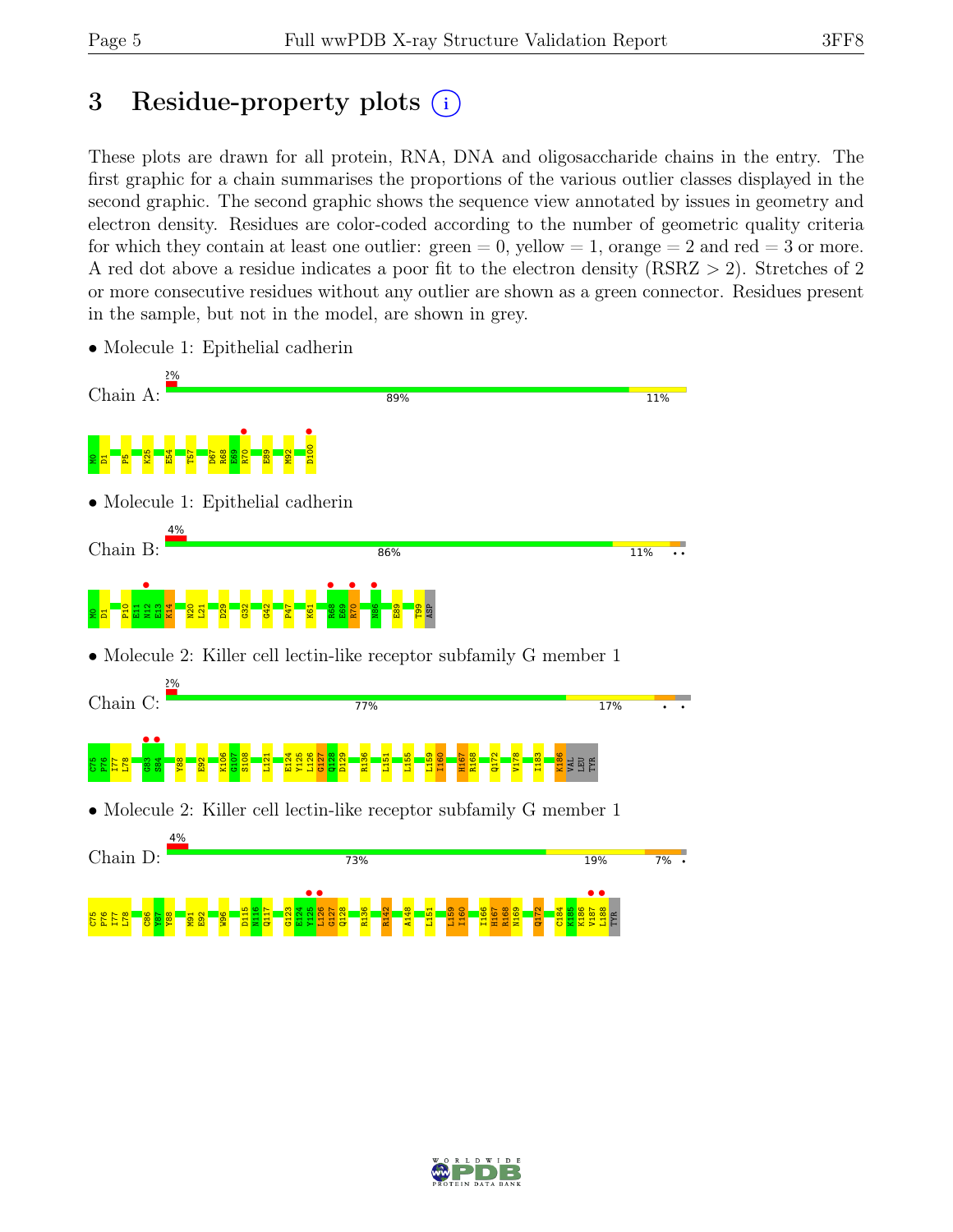## 4 Data and refinement statistics  $(i)$

| Property                                                             | Value                                           | Source                       |
|----------------------------------------------------------------------|-------------------------------------------------|------------------------------|
| Space group                                                          | P 21 21 21                                      | Depositor                    |
| Cell constants                                                       | $90.5\overline{3A}$ 107.59Å<br>53.78Å           | Depositor                    |
| a, b, c, $\alpha$ , $\beta$ , $\gamma$                               | $90.00^\circ$<br>$90.00^\circ$<br>$90.00^\circ$ |                              |
| Resolution $(A)$                                                     | 30.00<br>2.00<br>$\equiv$                       | Depositor                    |
|                                                                      | 29.12<br>2.00<br>$\equiv$                       | <b>EDS</b>                   |
| % Data completeness                                                  | 99.7 (30.00-2.00)                               | Depositor                    |
| (in resolution range)                                                | $97.5(29.12-2.00)$                              | <b>EDS</b>                   |
| $R_{merge}$                                                          | 0.07                                            | Depositor                    |
| $\mathrm{R}_{sym}$                                                   | (Not available)                                 | Depositor                    |
| $\langle I/\sigma(I) \rangle$ <sup>1</sup>                           | $5.96$ (at $2.00\text{\AA}$ )                   | Xtriage                      |
| Refinement program                                                   | <b>CNS</b>                                      | Depositor                    |
| $R, R_{free}$                                                        | 0.212<br>0.253                                  | Depositor                    |
|                                                                      | (Not available)<br>0.220                        | DCC                          |
| $R_{free}$ test set                                                  | No test flags present.                          | wwPDB-VP                     |
| Wilson B-factor $(A^2)$                                              | 26.9                                            | Xtriage                      |
| Anisotropy                                                           | 0.059                                           | Xtriage                      |
| Bulk solvent $k_{sol}(e/\mathring{A}^3)$ , $B_{sol}(\mathring{A}^2)$ | $0.34$ , 46.3                                   | <b>EDS</b>                   |
| L-test for twinning <sup>2</sup>                                     | $< L >$ = 0.49, $< L^2 >$ = 0.33                | $\overline{\text{X}}$ triage |
| Estimated twinning fraction                                          | No twinning to report.                          | Xtriage                      |
| $\overline{F_o,F_c}$ correlation                                     | 0.95                                            | <b>EDS</b>                   |
| Total number of atoms                                                | 3635                                            | wwPDB-VP                     |
| Average B, all atoms $(A^2)$                                         | 32.0                                            | wwPDB-VP                     |

Xtriage's analysis on translational NCS is as follows: The largest off-origin peak in the Patterson function is 4.36% of the height of the origin peak. No significant pseudotranslation is detected.

<sup>&</sup>lt;sup>2</sup>Theoretical values of  $\langle |L| \rangle$ ,  $\langle L^2 \rangle$  for acentric reflections are 0.5, 0.333 respectively for untwinned datasets, and 0.375, 0.2 for perfectly twinned datasets.



<span id="page-5-1"></span><span id="page-5-0"></span><sup>1</sup> Intensities estimated from amplitudes.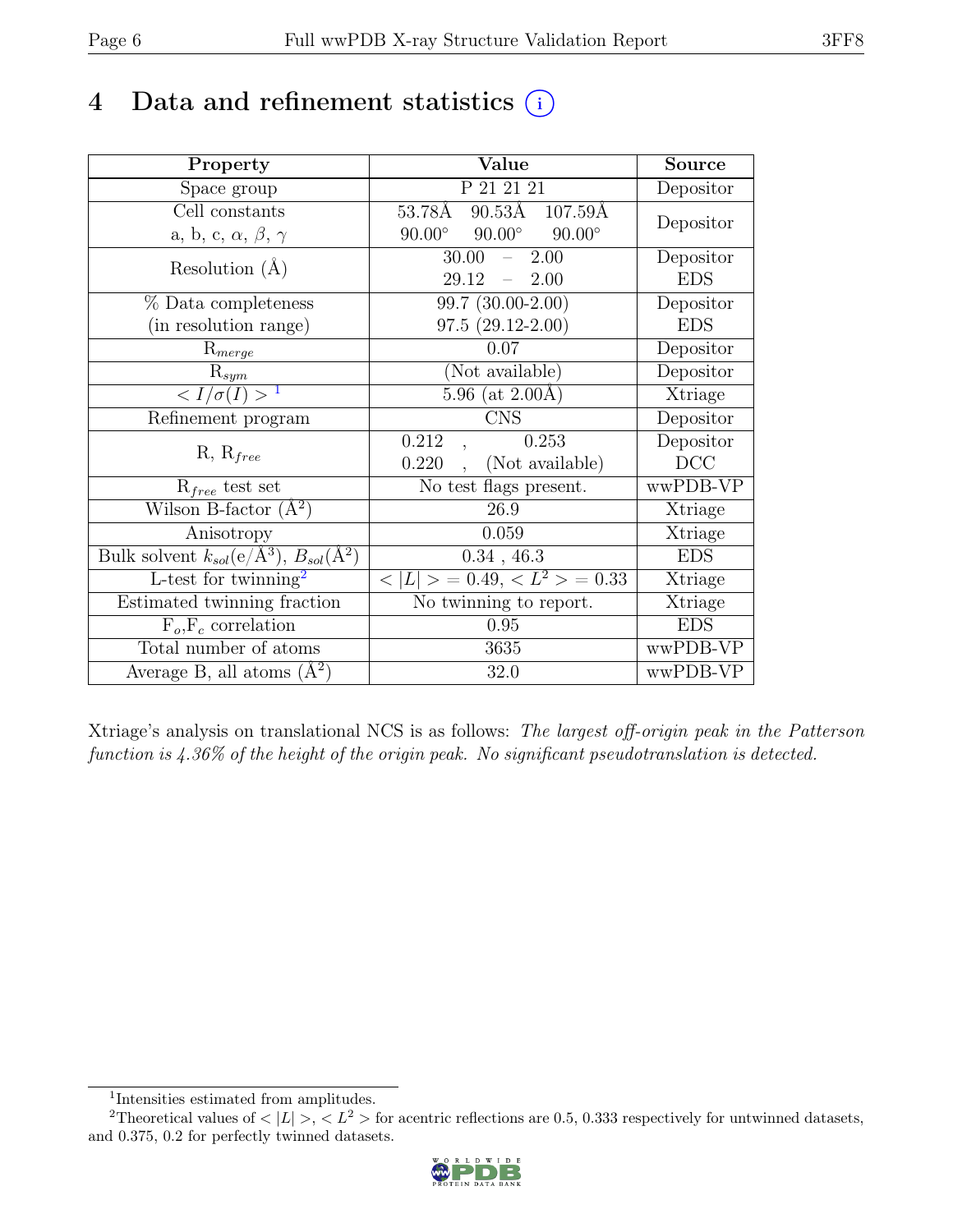# 5 Model quality  $(i)$

## 5.1 Standard geometry  $(i)$

Bond lengths and bond angles in the following residue types are not validated in this section: CA

The Z score for a bond length (or angle) is the number of standard deviations the observed value is removed from the expected value. A bond length (or angle) with  $|Z| > 5$  is considered an outlier worth inspection. RMSZ is the root-mean-square of all Z scores of the bond lengths (or angles).

| Mol                         | Chain     |             | Bond lengths | Bond angles |                    |  |
|-----------------------------|-----------|-------------|--------------|-------------|--------------------|--|
|                             |           | <b>RMSZ</b> | $\# Z  > 5$  | RMSZ        | $\# Z  > 5$        |  |
|                             |           | 0.54        | 0/811        | 0.74        | 0/1104             |  |
|                             | В         | 0.47        | 0/802        | 0.71        | 0/1093             |  |
| $\overline{2}$              | $\bigcap$ | 0.55        | 0/924        | 0.72        | 0/1248             |  |
| $\mathcal{D}_{\mathcal{L}}$ | D         | 0.54        | 0/936        | 0.78        | $1/1265$ $(0.1\%)$ |  |
| All                         | All       | 0.53        | 0/3473       | 0.74        | $4710(0.0\%)$      |  |

There are no bond length outliers.

All (1) bond angle outliers are listed below:

|  |  | Mol   Chain   Res   Type   Atoms | $\mathbf{Z}$   Observed( $^o$ )   Ideal( $^o$ ) |        |
|--|--|----------------------------------|-------------------------------------------------|--------|
|  |  | 142   ARG   NE-CZ-NH1   $-6.34$  | 117.13                                          | 120.30 |

There are no chirality outliers.

There are no planarity outliers.

## 5.2 Too-close contacts  $(i)$

In the following table, the Non-H and H(model) columns list the number of non-hydrogen atoms and hydrogen atoms in the chain respectively. The H(added) column lists the number of hydrogen atoms added and optimized by MolProbity. The Clashes column lists the number of clashes within the asymmetric unit, whereas Symm-Clashes lists symmetry-related clashes.

|  |     |     |              | Mol   Chain   Non-H   H(model)   $\overline{H}$ (added)   Clashes   Symm-Clashes |
|--|-----|-----|--------------|----------------------------------------------------------------------------------|
|  | 792 | 791 |              |                                                                                  |
|  | 783 | 787 |              |                                                                                  |
|  | 898 | 866 | 20           |                                                                                  |
|  | 910 | 879 | $\mathbf{Q}$ |                                                                                  |
|  |     |     |              |                                                                                  |
|  |     |     |              |                                                                                  |

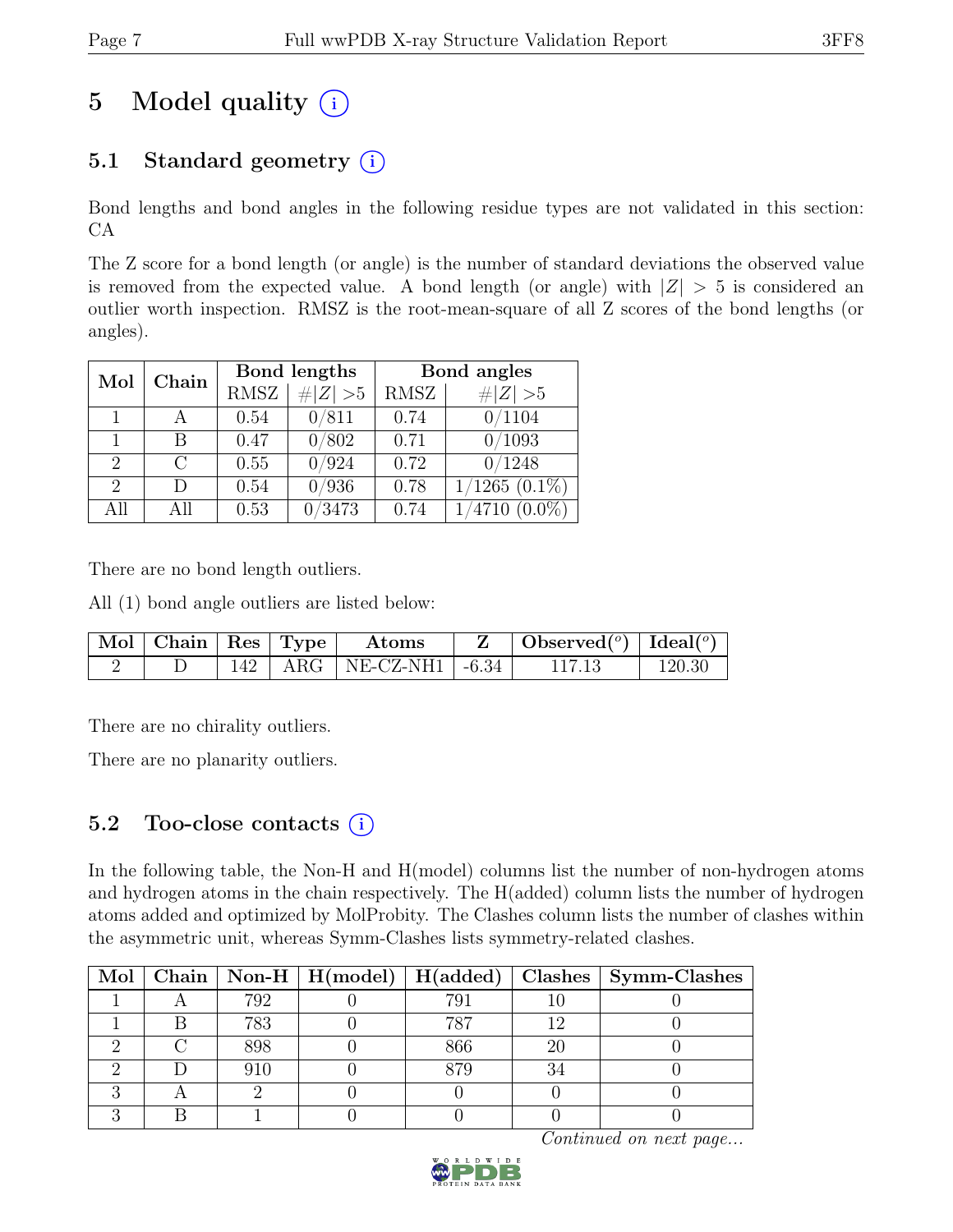|  |      |      | Mol   Chain   Non-H   H(model)   H(added)   Clashes   Symm-Clashes |
|--|------|------|--------------------------------------------------------------------|
|  |      |      |                                                                    |
|  |      |      |                                                                    |
|  |      |      |                                                                    |
|  |      |      |                                                                    |
|  | 3635 | 3323 |                                                                    |

Continued from previous page...

The all-atom clashscore is defined as the number of clashes found per 1000 atoms (including hydrogen atoms). The all-atom clashscore for this structure is 11.

All (71) close contacts within the same asymmetric unit are listed below, sorted by their clash magnitude.

| Atom-1            | Atom-2            | Interatomic       | Clash         |
|-------------------|-------------------|-------------------|---------------|
|                   |                   | distance $(A)$    | overlap $(A)$ |
| 1: B:14: LYS:H    | 1:B:14:LYS:HD3    | 0.92              | 1.08          |
| 1:B:70:ARG:HH11   | 1:B:70:ARG:HB2    | 1.30              | 0.96          |
| 1:B:14:LYS:HD3    | 1:B:14:LYS:N      | 1.76              | 0.92          |
| 1:B:14:LYS:H      | 1: B: 14: LYS: CD | 1.82              | 0.92          |
| 2:C:108:SER:HB3   | 2:C:186:LYS:HG3   | 1.50              | 0.92          |
| 1: A:67:ASP:HB3   | 1:A:70:ARG:HG2    | 1.58              | 0.86          |
| 2:C:160:ILE:HD13  | 2:C:160:ILE:H     | 1.43              | 0.83          |
| 2:D:86:CYS:SG     | 2:D:186:LYS:HE2   | 2.25              | 0.77          |
| 2:D:126:LEU:O     | 2:D:127:GLY:O     | 2.02              | 0.76          |
| 1: A:68: ARG:HD3  | 1:A:100:ASP:HB2   | 1.67              | 0.76          |
| 2:C:77:ILE:O      | 2:C:78:LEU:HB2    | 1.90              | 0.71          |
| 2:D:167:HIS:CE1   | 2:D:169:ASN:HB2   | $\overline{2.27}$ | 0.69          |
| 1:B:70:ARG:HH11   | 1:B:70:ARG:CB     | 2.05              | 0.66          |
| 1: A:92:MET:SD    | 2:C:160:ILE:HD12  | 2.36              | 0.65          |
| 1: A:68: ARG:CD   | 1:A:100:ASP:HB2   | $\overline{2.26}$ | 0.65          |
| 2:D:75:CYS:CB     | 2:D:86:CYS:SG     | 2.85              | 0.64          |
| 2:D:123:GLY:HA2   | 2:D:126:LEU:HD22  | 1.78              | 0.64          |
| 2:C:124:GLU:HA    | 2:C:168:ARG:NH1   | 2.15              | 0.62          |
| 1:B:20:ASN:OD1    | 1: B:61: LYS: HE2 | 1.98              | 0.62          |
| 2:D:75:CYS:HB2    | 2:D:76:PRO:HD2    | 1.80              | 0.62          |
| 2:D:167:HIS:HE1   | 2:D:169:ASN:HB2   | 1.66              | 0.61          |
| 2:D:77:ILE:O      | 2:D:78:LEU:HB2    | 2.01              | 0.60          |
| 2: D: 75: CYS: CB | 2:D:86:CYS:HG     | 2.14              | 0.59          |
| 2:D:160:ILE:HD12  | 2:D:160:ILE:O     | 2.06              | 0.56          |
| 1:A:54:GLU:HG2    | 4:A:185:HOH:O     | 2.06              | 0.55          |
| 2:C:127:GLY:N     | 4:C:250:HOH:O     | 2.39              | 0.55          |
| 2:C:125:TYR:CE1   | 2:D:77:ILE:HD13   | 2.43              | 0.54          |
| 2:D:168:ARG:HB2   | 2:D:168:ARG:CZ    | 2.39              | 0.53          |
| 2:D:142:ARG:HG2   | 2:D:148:ALA:HA    | 1.91              | 0.53          |

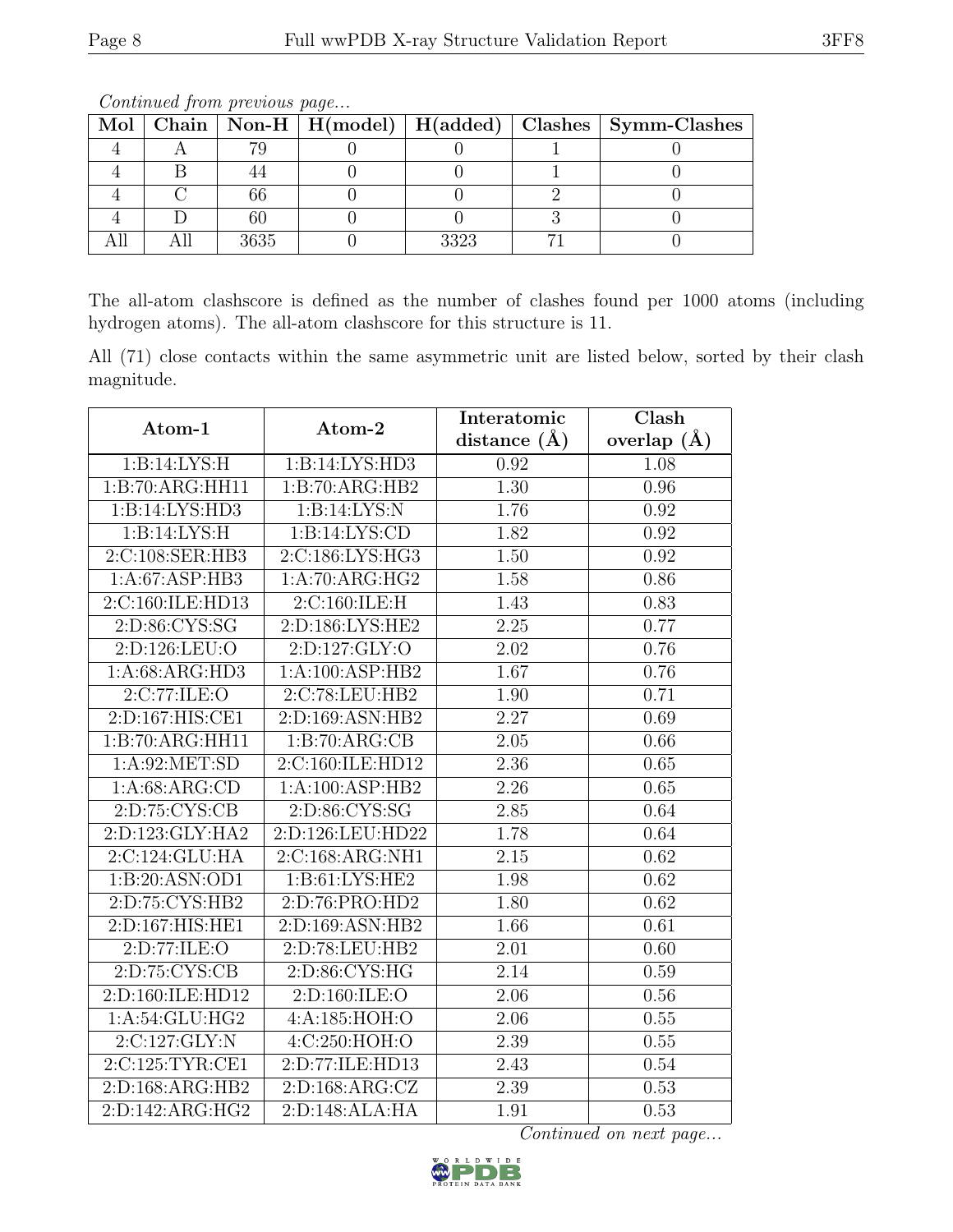| Continuea from previous page |                               | Interatomic       | Clash         |
|------------------------------|-------------------------------|-------------------|---------------|
| Atom-1                       | Atom-2                        | distance $(A)$    | overlap $(A)$ |
| 2:C:160:ILE:HD13             | 2:C:160:ILE:N                 | 2.19              | 0.52          |
| 2:C:125:TYR:CZ               | 2:D:77:ILE:HD13               | $\overline{2.45}$ | 0.52          |
| 2:D:96:TRP:CZ3               | 2:D:136:ARG:HD3               | 2.45              | 0.52          |
| 2:D:160:ILE:O                | 2:D:160:ILE:CD1               | 2.58              | 0.51          |
| 2:D:126:LEU:O                | 4: D: 152: HOH: O             | 2.19              | 0.51          |
| 2:C:160:ILE:H                | 2:C:160:ILE:CD1               | 2.21              | 0.51          |
| 1:B:29:ASP:HA                | 1: B:32: GLY:O                | $\overline{2}.11$ | 0.51          |
| 2:C:108:SER:CB               | 2:C:186:LYS:HG3               | 2.34              | 0.49          |
| 2:C:129:ASP:O                | 2:C:167:HIS:HB2               | 2.12              | 0.49          |
| 1:B:10:PRO:HA                | 1:B:99:THR:OG1                | 2.13              | 0.49          |
| 2:D:86:CYS:HB3               | 2:D:186:LYS:HG2               | 1.95              | 0.48          |
| 2:C:121:LEU:O                | 2:C:124:GLU:HG2               | 2.14              | 0.48          |
| 2:C:106:LYS:HD3              | 4:C:193:HOH:O                 | 2.14              | 0.48          |
| 2:C:126:LEU:HD13             | 2:C:167:HIS:HA                | 1.96              | 0.47          |
| 2:D:126:LEU:O                | 2:D:127:GLY:C                 | 2.52              | 0.47          |
| 2:C:136:ARG:HH11             | 2:C:136:ARG:HG3               | 1.79              | 0.47          |
| 2:D:75:CYS:SG                | 2:D:86:CYS:SG                 | 3.10              | 0.47          |
| 1: A:92:MET:CE               | 2:C:160:ILE:HD12              | 2.45              | 0.47          |
| 2:D:75:CYS:HB2               | 2:D:86:CYS:SG                 | 2.55              | 0.46          |
| 1:B:1:ASP:HB2                | 1:B:89:GLU:OE2                | 2.17              | 0.46          |
| 2:D:86:CYS:HB3               | 2:D:186:LYS:CG                | 2.46              | 0.45          |
| 2:D:92:GLU:HG3               | 4:D:60:HOH:O                  | 2.16              | 0.45          |
| 2:D:75:CYS:CB                | 2:D:76:PRO:HD2                | 2.44              | 0.45          |
| 2:D:88:TYR:HB3               | 2:D:184:CYS:HB2               | 1.99              | 0.44          |
| 2:D:115:ASP:O                | 2:D:117:GLN:HG3               | 2.18              | 0.44          |
| 1:A:1:ASP:HB2                | 1:A:89:GLU:OE2                | 2.18              | 0.43          |
| 2:D:172:GLN:HE21             | 2:D:172:GLN:HB2               | 1.62              | 0.43          |
| 1:A:68:ARG:HD3               | 1:A:100:ASP:CB                | 2.42              | 0.43          |
| 1:A:54:GLU:HB3               | 1:A:57:THR:OG1                | 2.18              | 0.43          |
| 2:D:187:VAL:O                | 2: D: 188: LEU: CB            | 2.67              | 0.43          |
| 2:D:91:MET:HE3               | $2: D:91: \overline{MET:HB2}$ | 1.93              | 0.42          |
| 1:B:70:ARG:CB                | 1:B:70:ARG:NH1                | 2.79              | 0.42          |
| 4:B:115:HOH:O                | 2:D:159:LEU:HD22              | 2.19              | 0.42          |
| 2:D:78:LEU:HD23              | 2:D:78:LEU:HA                 | 1.85              | 0.42          |
| 2:C:88:TYR:O                 | 2:C:183:ILE:HA                | 2.20              | 0.41          |
| 1:B:42:GLY:HA2               | 1:B:47:PRO:O                  | 2.20              | 0.41          |
| 1:B:21:LEU:HD23              | 1:B:21:LEU:HA                 | 1.71              | 0.41          |
| 2:D:172:GLN:HG3              | 4:D:213:HOH:O                 | 2.20              | 0.41          |
| 2:D:126:LEU:HD21             | 2:D:166:ILE:HG12              | 2.02              | 0.41          |
| 2:D:75:CYS:HB3               | 2:D:86:CYS:SG                 | 2.60              | 0.40          |
| 2:C:172:GLN:HE21             | 2:C:172:GLN:HB2               | 1.69              | 0.40          |

Continued from previous page.

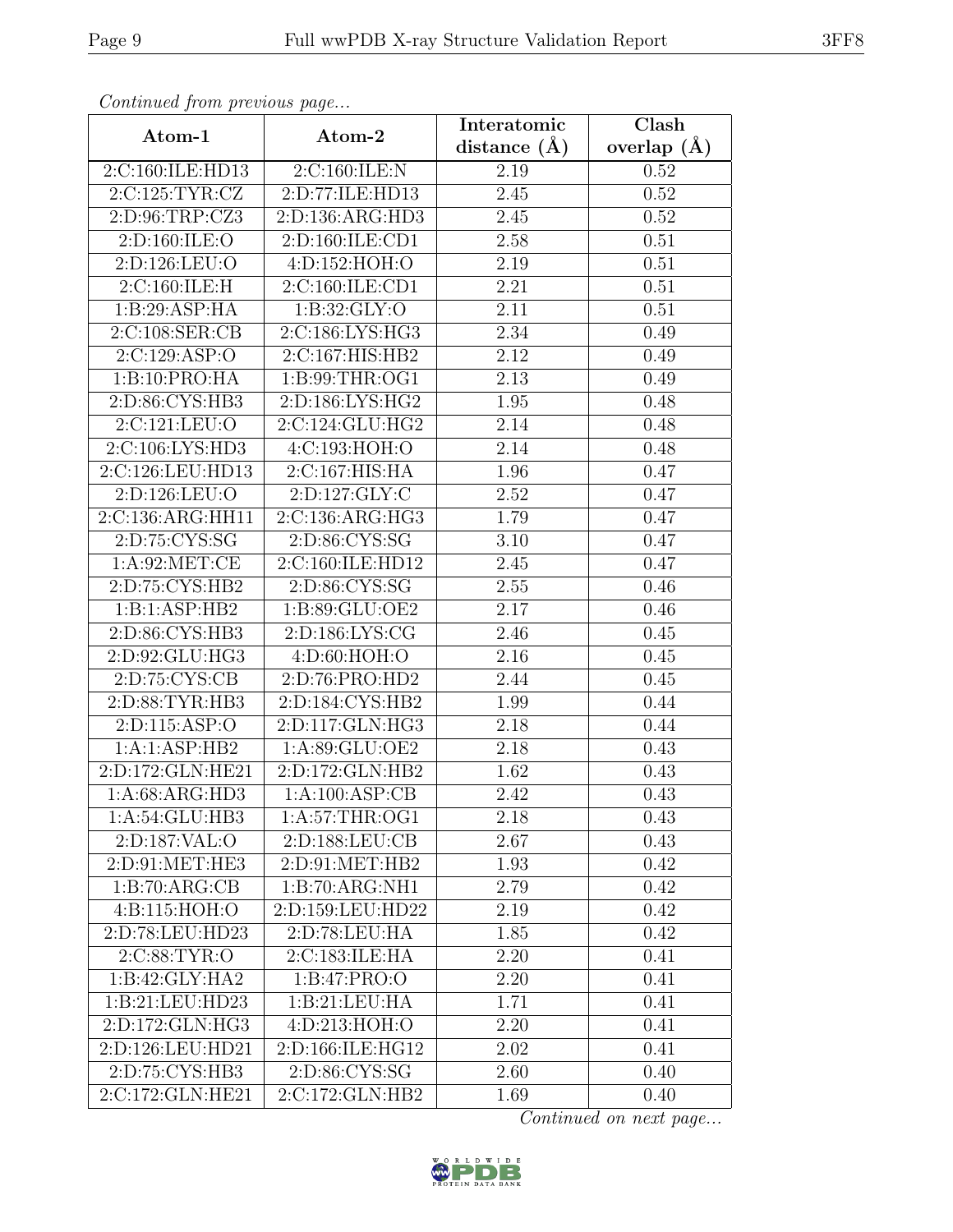Continued from previous page...

| Atom-1         | Atom-2           | Interatomic<br>distance $(A)$ | Clash<br>overlap $(A)$ |
|----------------|------------------|-------------------------------|------------------------|
| 1: A:5: PRO:HA | 2:C:178:VAL:HG21 | $2.04\,$                      | J.40                   |

There are no symmetry-related clashes.

### 5.3 Torsion angles  $(i)$

#### 5.3.1 Protein backbone (i)

In the following table, the Percentiles column shows the percent Ramachandran outliers of the chain as a percentile score with respect to all X-ray entries followed by that with respect to entries of similar resolution.

The Analysed column shows the number of residues for which the backbone conformation was analysed, and the total number of residues.

| Mol            | Chain   | Analysed          | Favoured    | Allowed    | <b>Outliers</b>  | Percentiles         |
|----------------|---------|-------------------|-------------|------------|------------------|---------------------|
|                | А       | $99/101$ $(98\%)$ | $94(95\%)$  | 5(5%)      |                  | 100 <br>, 100       |
|                | B       | $98/101$ $(97\%)$ | 93 (95%)    | 5(5%)      | $\left( \right)$ | 100<br>100          |
| $\overline{2}$ | $\rm C$ | $109/114(96\%)$   | 104 (95%)   | $4(4\%)$   | $1(1\%)$         | <sup>11</sup><br>17 |
| $\overline{2}$ | D       | $111/114$ (97%)   | $106(96\%)$ | $4(4\%)$   | $1(1\%)$         | 11<br>17            |
| All            | All     | $417/430$ (97%)   | 397 (95%)   | 18 $(4\%)$ | $2(0\%)$         | 23<br>29            |

All (2) Ramachandran outliers are listed below:

| $\operatorname{Mol}$ | Chain | Res     | ype   |
|----------------------|-------|---------|-------|
|                      |       | $\cdot$ | ÷LΛ   |
|                      |       | $\cdot$ | د ∫ډ∙ |

#### 5.3.2 Protein sidechains (i)

In the following table, the Percentiles column shows the percent sidechain outliers of the chain as a percentile score with respect to all X-ray entries followed by that with respect to entries of similar resolution.

The Analysed column shows the number of residues for which the sidechain conformation was analysed, and the total number of residues.

| $\mid$ Mol $\mid$ Chain $\mid$ | Analysed       |           |          | Rotameric   Outliers   Percentiles |
|--------------------------------|----------------|-----------|----------|------------------------------------|
|                                | $90/90(100\%)$ | 89 (99\%) | $1(1\%)$ | $\mid$ 73 $\mid$ 78                |

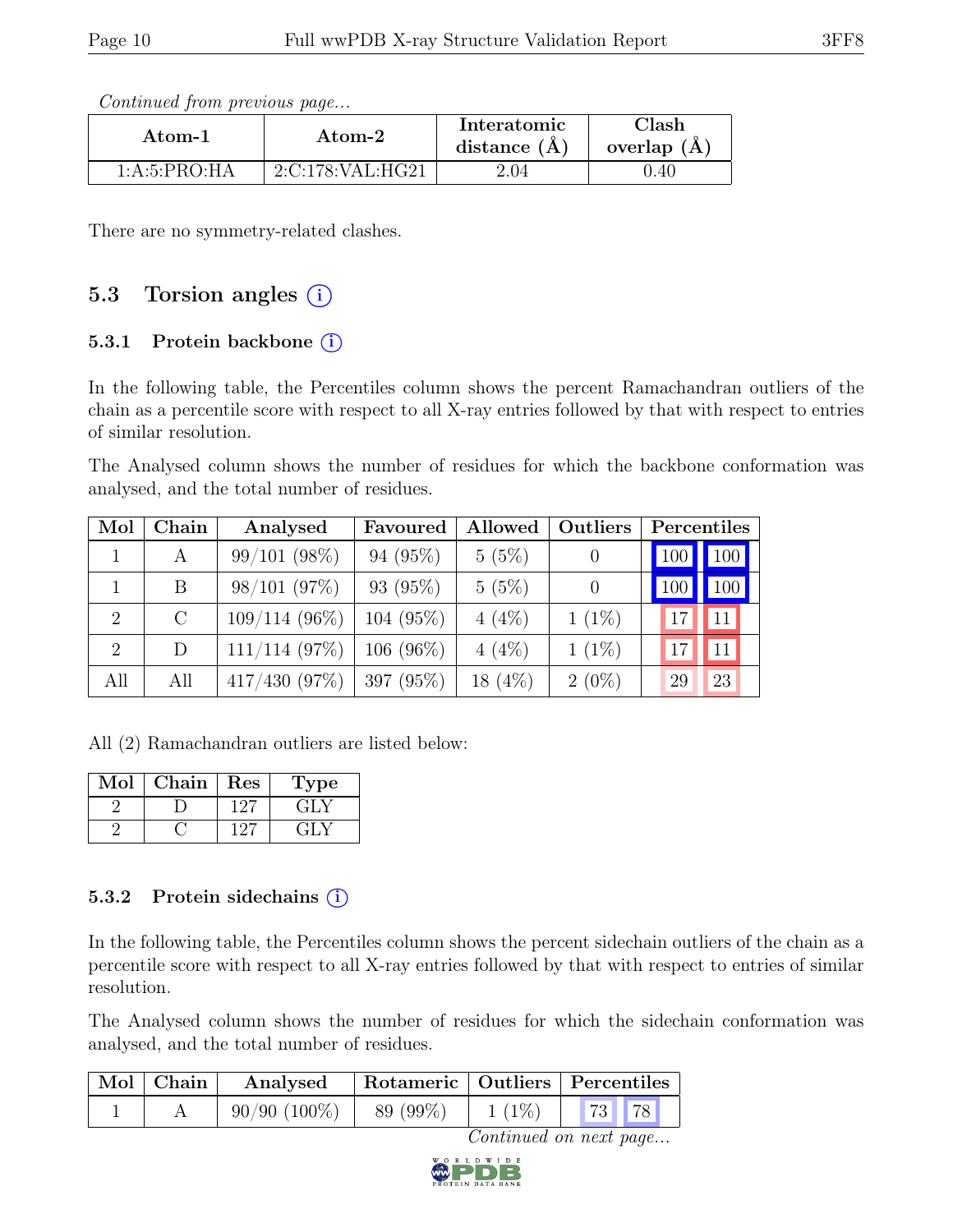| Mol | Chain   | Analysed         | Rotameric    | <b>Outliers</b> | Percentiles      |
|-----|---------|------------------|--------------|-----------------|------------------|
|     | B       | $89/90(99\%)$    | 87 (98%)     | $2(2\%)$        | 55<br>52         |
| 2   | $\rm C$ | $95/98$ $(97\%)$ | 88 (93%)     | 7(7%)           | $\sqrt{9}$<br>13 |
| 2   | D       | $96/98(98\%)$    | 88 (92%)     | $8(8\%)$        |                  |
| All | All     | 370/376 (98%)    | 352 $(95\%)$ | $18(5\%)$       | 25<br>21         |

Continued from previous page...

All (18) residues with a non-rotameric sidechain are listed below:

| Mol            | Chain                   | $\operatorname{Res}% \left( \mathcal{N}\right) \equiv\operatorname{Res}(\mathcal{N}_{0},\mathcal{N}_{0})$ | Type                    |
|----------------|-------------------------|-----------------------------------------------------------------------------------------------------------|-------------------------|
| 1              | А                       | 25                                                                                                        | $\overline{\text{LYS}}$ |
| $\mathbf{1}$   | $\boldsymbol{B}$        | 14                                                                                                        | <b>LYS</b>              |
| $\mathbf{1}$   | $\overline{\mathbf{B}}$ | 70                                                                                                        | $\rm{ARG}$              |
| $\overline{2}$ | $\overline{\rm C}$      | 92                                                                                                        | GLU                     |
| $\overline{2}$ | $\overline{C}$          | 151                                                                                                       | <b>LEU</b>              |
| $\overline{2}$ | $\overline{C}$          | 155                                                                                                       | <b>LEU</b>              |
| $\overline{2}$ | $\overline{C}$          | 159                                                                                                       | <b>LEU</b>              |
| $\overline{2}$ | $\overline{C}$          | 160                                                                                                       | ILE                     |
| $\overline{2}$ | $\overline{C}$          | 167                                                                                                       | <b>HIS</b>              |
| $\overline{2}$ | $\overline{\rm C}$      | 186                                                                                                       | <b>LYS</b>              |
| $\overline{2}$ | $\overline{D}$          | 126                                                                                                       | <b>LEU</b>              |
| $\overline{2}$ | $\overline{D}$          | 128                                                                                                       | <b>GLN</b>              |
| $\overline{2}$ | $\overline{D}$          | 151                                                                                                       | <b>LEU</b>              |
| $\overline{2}$ | $\overline{D}$          | 159                                                                                                       | <b>LEU</b>              |
| $\overline{2}$ | $\overline{D}$          | 160                                                                                                       | ILE                     |
| $\overline{2}$ | $\overline{D}$          | 167                                                                                                       | <b>HIS</b>              |
| $\overline{2}$ | $\overline{\rm D}$      | 168                                                                                                       | <b>ARG</b>              |
| $\overline{2}$ | D                       | $\overline{1}72$                                                                                          | GLN                     |

Sometimes sidechains can be flipped to improve hydrogen bonding and reduce clashes. All (9) such sidechains are listed below:

| Mol            | $Chain$   | Res | <b>Type</b>             |
|----------------|-----------|-----|-------------------------|
| 1              | А         | 12  | <b>ASN</b>              |
| $\overline{2}$ | С         | 128 | <b>GLN</b>              |
| $\overline{2}$ | C         | 172 | <b>GLN</b>              |
| $\overline{2}$ | $\vert$ ) | 82  | <b>ASN</b>              |
| $\overline{2}$ | D         | 97  | <b>ASN</b>              |
| $\overline{2}$ | $\vert$ ) | 117 | $\overline{\text{GLN}}$ |
| $\overline{2}$ | $\vert$ ) | 167 | <b>HIS</b>              |
| $\overline{2}$ | D         | 169 | <b>ASN</b>              |
| $\overline{2}$ |           | 172 | <b>GLN</b>              |

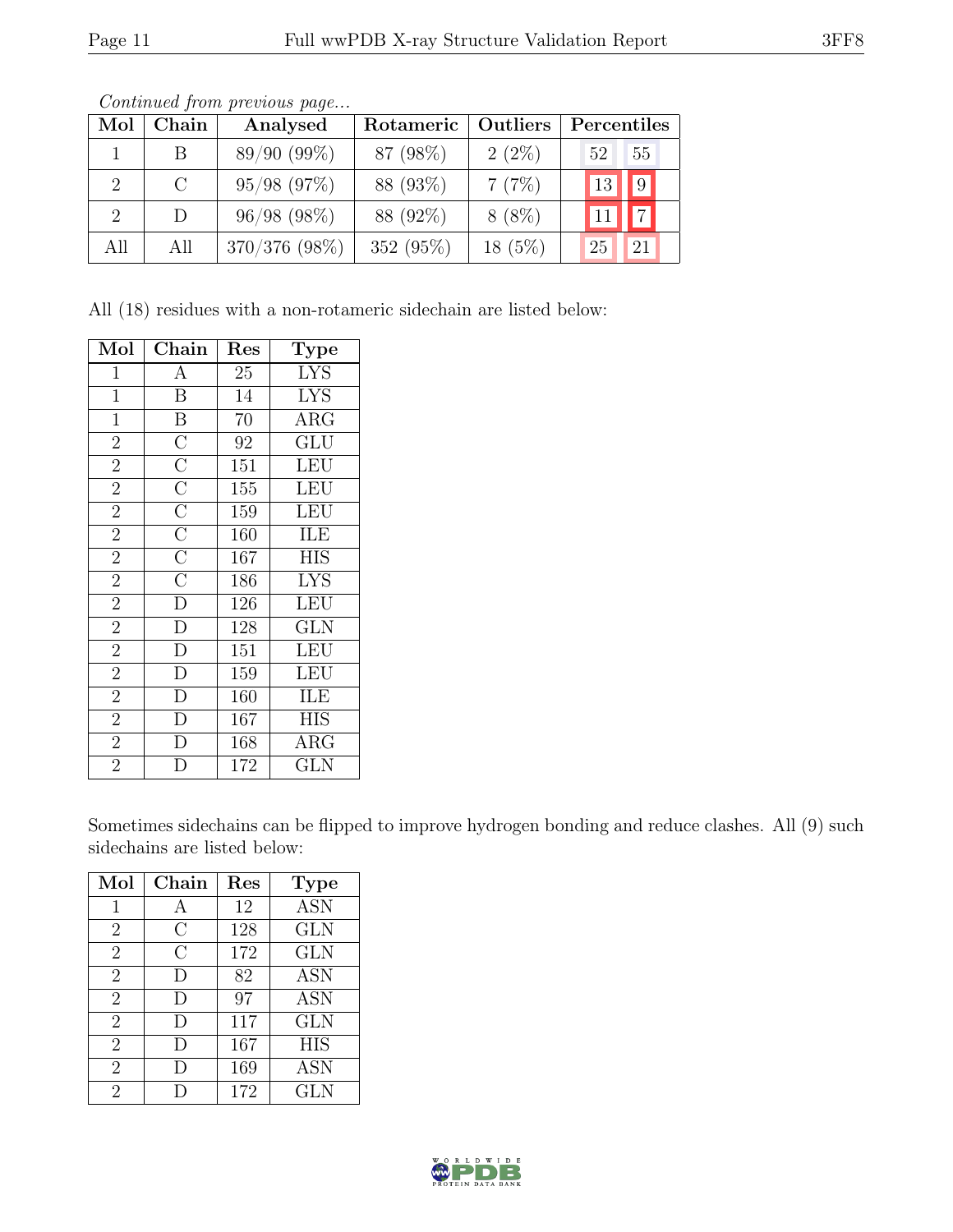#### 5.3.3 RNA  $(i)$

There are no RNA molecules in this entry.

#### 5.4 Non-standard residues in protein, DNA, RNA chains  $(i)$

There are no non-standard protein/DNA/RNA residues in this entry.

#### 5.5 Carbohydrates  $(i)$

There are no monosaccharides in this entry.

### 5.6 Ligand geometry  $(i)$

Of 3 ligands modelled in this entry, 3 are monoatomic - leaving 0 for Mogul analysis.

There are no bond length outliers.

There are no bond angle outliers.

There are no chirality outliers.

There are no torsion outliers.

There are no ring outliers.

No monomer is involved in short contacts.

### 5.7 Other polymers  $(i)$

There are no such residues in this entry.

### 5.8 Polymer linkage issues  $(i)$

There are no chain breaks in this entry.

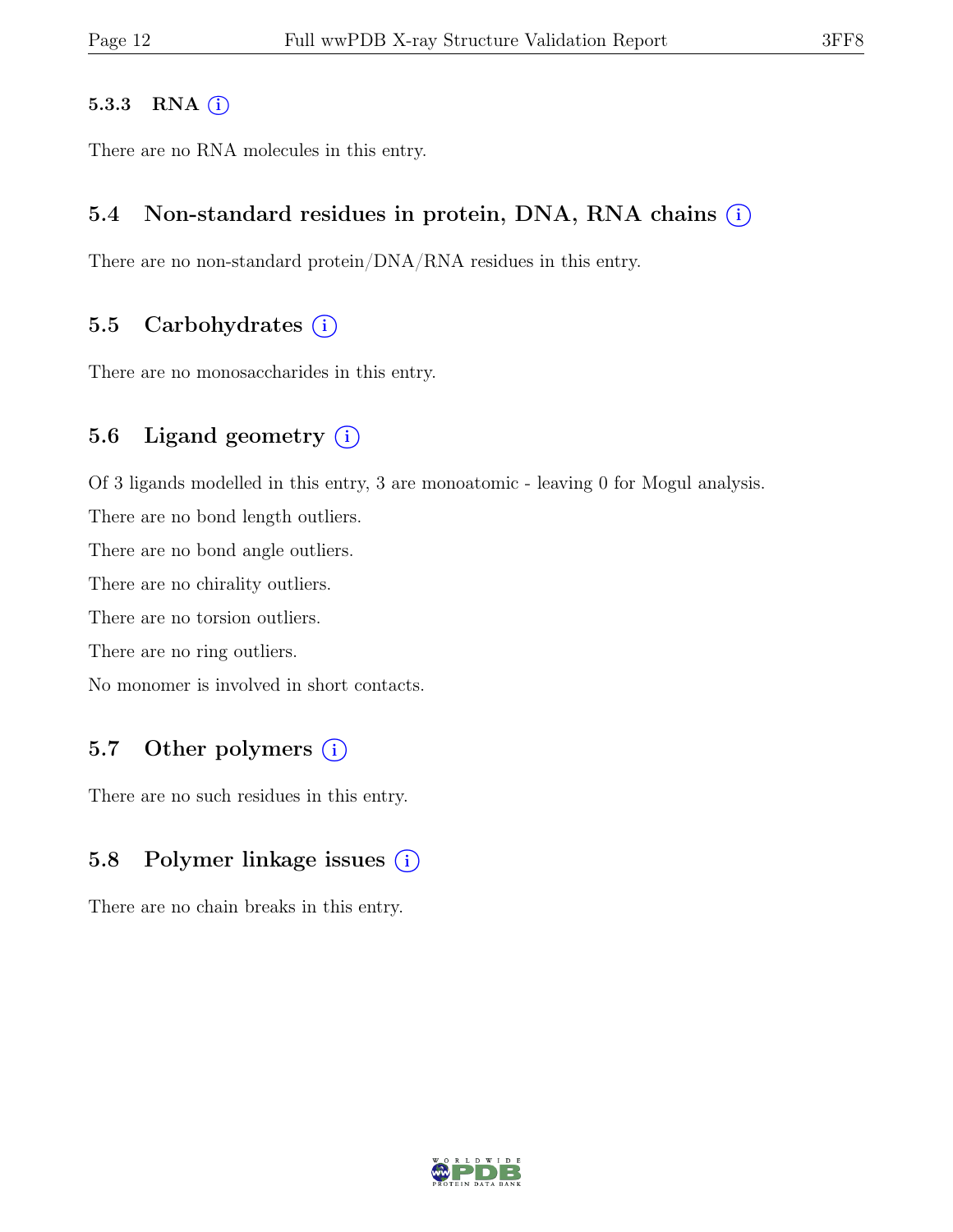## 6 Fit of model and data  $(i)$

## 6.1 Protein, DNA and RNA chains  $(i)$

In the following table, the column labelled ' $\#\text{RSRZ}>2$ ' contains the number (and percentage) of RSRZ outliers, followed by percent RSRZ outliers for the chain as percentile scores relative to all X-ray entries and entries of similar resolution. The OWAB column contains the minimum, median,  $95<sup>th</sup>$  percentile and maximum values of the occupancy-weighted average B-factor per residue. The column labelled 'Q< 0.9' lists the number of (and percentage) of residues with an average occupancy less than 0.9.

| Mol | Chain   | Analysed         | $<$ RSRZ $>$ | $\#\text{RSRZ}\text{>2}$          | $OWAB(A^2)$    | Q <sub>0.9</sub> |
|-----|---------|------------------|--------------|-----------------------------------|----------------|------------------|
|     | А       | $101/101$ (100%) | $-0.10$      | $2(1\%)$<br>65<br>63 <sub>1</sub> | 17, 26, 49, 71 | $1(0\%)$         |
|     | B       | $100/101$ (99%)  | 0.03         | $4(4\%)$<br>38<br>37              | 19, 32, 59, 71 |                  |
| 2   | $\rm C$ | $111/114$ (97%)  | $-0.02$      | $2(1\%)$<br>68 <sub>1</sub><br>66 | 17, 27, 54, 77 |                  |
| 2   | D       | $113/114$ (99%)  | 0.11         | $4(3\%)$<br>44<br>43              | 17, 28, 58, 72 | $\Omega$         |
| All | All     | $425/430(98\%)$  | 0.01         | $12(2\%)$<br>53<br>51             | 17, 28, 58, 77 | $1(0\%)$         |

All (12) RSRZ outliers are listed below:

| Mol            | Chain          | $\operatorname{Res}% \left( \mathcal{N}\right) \equiv\operatorname{Res}(\mathcal{N}_{0},\mathcal{N}_{0})$ | <b>Type</b> | <b>RSRZ</b> |
|----------------|----------------|-----------------------------------------------------------------------------------------------------------|-------------|-------------|
| $\mathbf 1$    | В              | 70                                                                                                        | $\rm{ARG}$  | 3.1         |
| $\overline{2}$ | D              | 187                                                                                                       | VAL         | 2.8         |
| 1              | А              | 100                                                                                                       | <b>ASP</b>  | 2.5         |
| 1              | В              | 68                                                                                                        | $\rm{ARG}$  | 2.4         |
| 1              | В              | 12                                                                                                        | ASN         | 2.3         |
| $\overline{2}$ | $\overline{C}$ | 83                                                                                                        | <b>GLY</b>  | 2.3         |
| $\overline{2}$ | $\overline{C}$ | 84                                                                                                        | <b>SER</b>  | 2.3         |
| $\overline{2}$ | D              | 126                                                                                                       | LEU         | 2.2         |
| 1              | A              | 70                                                                                                        | $\rm{ARG}$  | 2.1         |
| 1              | В              | 86                                                                                                        | <b>ASN</b>  | 2.1         |
| $\overline{2}$ | D              | 188                                                                                                       | LEU         | 2.0         |
| $\overline{2}$ |                | 125                                                                                                       | TYR         | 2.0         |

## 6.2 Non-standard residues in protein, DNA, RNA chains  $(i)$

There are no non-standard protein/DNA/RNA residues in this entry.

### 6.3 Carbohydrates  $(i)$

There are no monosaccharides in this entry.